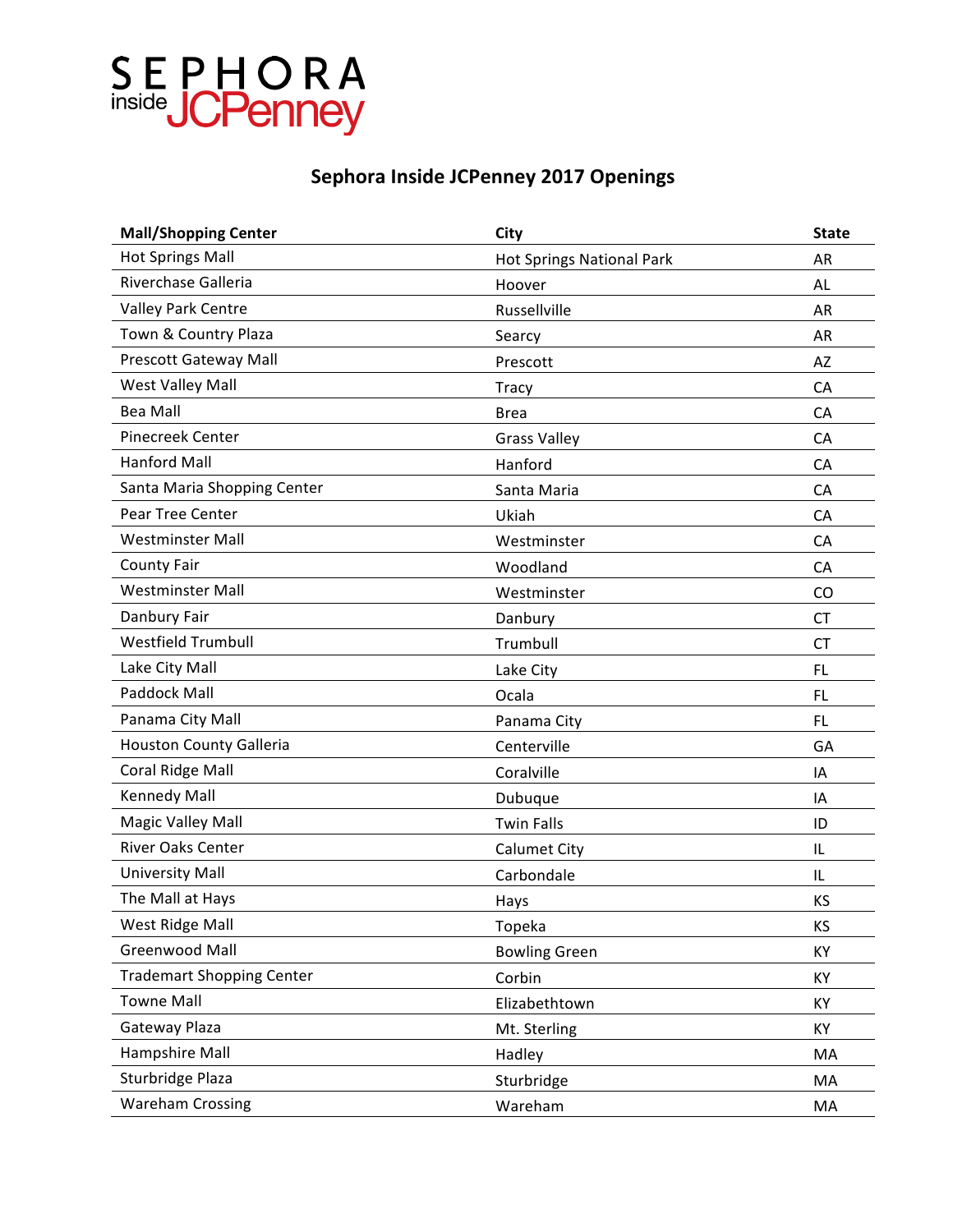# SEPHORA<br>
inside JCPenney

| <b>Wildewood Shopping Center</b> | California       | <b>MD</b>      |
|----------------------------------|------------------|----------------|
| <b>Westwood Mall</b>             | Jackson          | MI             |
| <b>Meridian Mall</b>             | Okemos           | MI             |
| <b>River Hills Mall</b>          | Mankato          | MN             |
| Dardenne Town Square             | Dardenne Prairie | MO             |
| Maple Valley Mall                | Farmington       | <b>MO</b>      |
| Capital Mall                     | Jefferson City   | MO             |
| <b>Shoppers World</b>            | Rolla            | MT             |
| <b>Asheville Mall</b>            | Asheville        | <b>NC</b>      |
| <b>Berkeley Mall</b>             | Goldsboro        | <b>NC</b>      |
| Jacksonville Mall                | Jacksonville     | <b>NC</b>      |
| Steeplegate Mall                 | Concord          | <b>NH</b>      |
| Santa Fe Place                   | Santa Fe         | <b>NM</b>      |
| Animas Valley Mall               | Farmington       | <b>NM</b>      |
| <b>Olean Center Mall</b>         | Olean            | <b>NY</b>      |
| Champlain Centre                 | Plattsburgh      | <b>NY</b>      |
| Salmon Run Mall                  | Watertown        | <b>NY</b>      |
| Chillicothe Mall                 | Chillicothe      | OH             |
| <b>River Valley Mall</b>         | Lancaster        | OH             |
| <b>Richland Mall</b>             | Mansfield        | OH             |
| Sooner Mall                      | Norman           | OK             |
| Ross Park Mall                   | Pittsburgh       | PA             |
| <b>Stroud Mall</b>               | Stroudsburg      | PA             |
| <b>Franklin Shopping Center</b>  | Westerly         | R <sub>l</sub> |
| S.C. at West Gate Mall           | Spartanburg      | <b>SC</b>      |
| <b>Sumter Mall</b>               | Sumter           | <b>SC</b>      |
| Governor's Square                | Clarksville      | <b>TN</b>      |
| Plaza del Sol                    | Del Rio          | TX             |
| Killeen Mall                     | Killeen          | TX             |
| <b>Sunset Mall</b>               | San Angelo       | <b>TX</b>      |
| <b>Temple Mall</b>               | Temple           | <b>TX</b>      |
| <b>Red Cliffs Mall</b>           | St. George       | UT             |
| Charlottesville Fashion Square   | Charlottesville  | VA             |
| Spotsylvania Mall                | Fredericksburg   | VA             |
| <b>Valley Mall</b>               | Harrisonburg     | VA             |
| <b>Frontier Mall</b>             | Cheyenne         | <b>WY</b>      |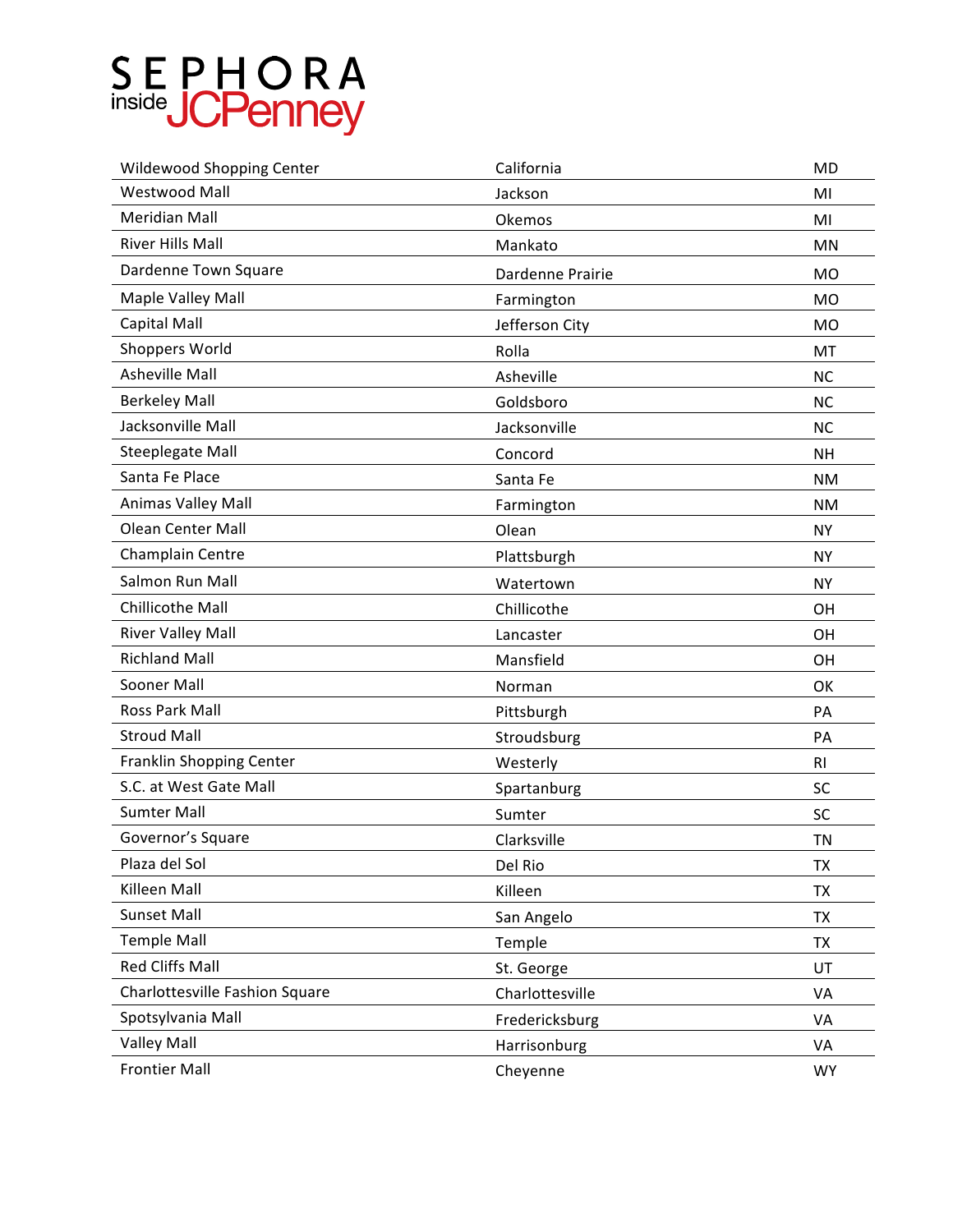

### **Sephora Inside JCPenney 2017 Expansions**

| <b>Mall/Shopping Center</b>            | City                 | <b>State</b> |
|----------------------------------------|----------------------|--------------|
| Yuma Palms Shopping Center             | Yuma                 | AZ           |
| <b>Chico Mall</b>                      | Chico                | CA           |
| Rancho Del Chino Shopping Center       | Chino                | CA           |
| Serramonte Center*                     | Daly City            | CA           |
| <b>Westfield North County</b>          | Escondido            | CA           |
| Solano Mall*                           | Fairfield            | CA           |
| Fresno Fashion Fair*                   | Fresno               | CA           |
| Lakewood Center Mall                   | Lakewood             | <b>CA</b>    |
| The Promenade Shops at Orchard Valley* | Manteca              | CA           |
| Montebello Mall                        | Montebello           | CA           |
| Plaza Bonita                           | <b>National City</b> | CA           |
| Antelope Valley Mall                   | Palmdale             | <b>CA</b>    |
| The Shops at Tanforan*                 | San Bruno            | CA           |
| Eastridge Shopping Center*             | San Jose             | CA           |
| Weberstown Shopping Center*            | Stockton             | CA           |
| Visalia Mall*                          | Visalia              | <b>CA</b>    |
| Countryside Mall*                      | Clearwater           | FL           |
| <b>Westland Mall</b>                   | Hialeah              | <b>FL</b>    |
| <b>Tyrone Square</b>                   | Saint Petersburg     | <b>FL</b>    |
| Rockaway Town Square                   | Rockaway             | NJ           |
| Galleria Sunset Mall                   | Henderson            | <b>NV</b>    |
| <b>Meadows Shopping Center</b>         | Las Vegas            | <b>NV</b>    |
| <b>Westmoreland Mall</b>               | Greensburg           | PA           |
| The Mall                               | Johnson City         | <b>TN</b>    |
| <b>Sunrise Mall</b>                    | <b>Brownsville</b>   | <b>TX</b>    |
| La Palmera Mall                        | Corpus Christi       | <b>TX</b>    |
| Cy Fair Town Center                    | Cypress              | <b>TX</b>    |
| Shops at Rio Grande                    | Edinburg             | <b>TX</b>    |
| <b>Alliance Town Center</b>            | Fort Worth           | <b>TX</b>    |
| Mall Del Norte Shopping Center         | Laredo               | <b>TX</b>    |
| South Plains Mall                      | Lubbock              | <b>TX</b>    |
| Columbia Center                        | Kennewick            | <b>WA</b>    |
|                                        |                      |              |

\* Includes Benefit Brow Bar